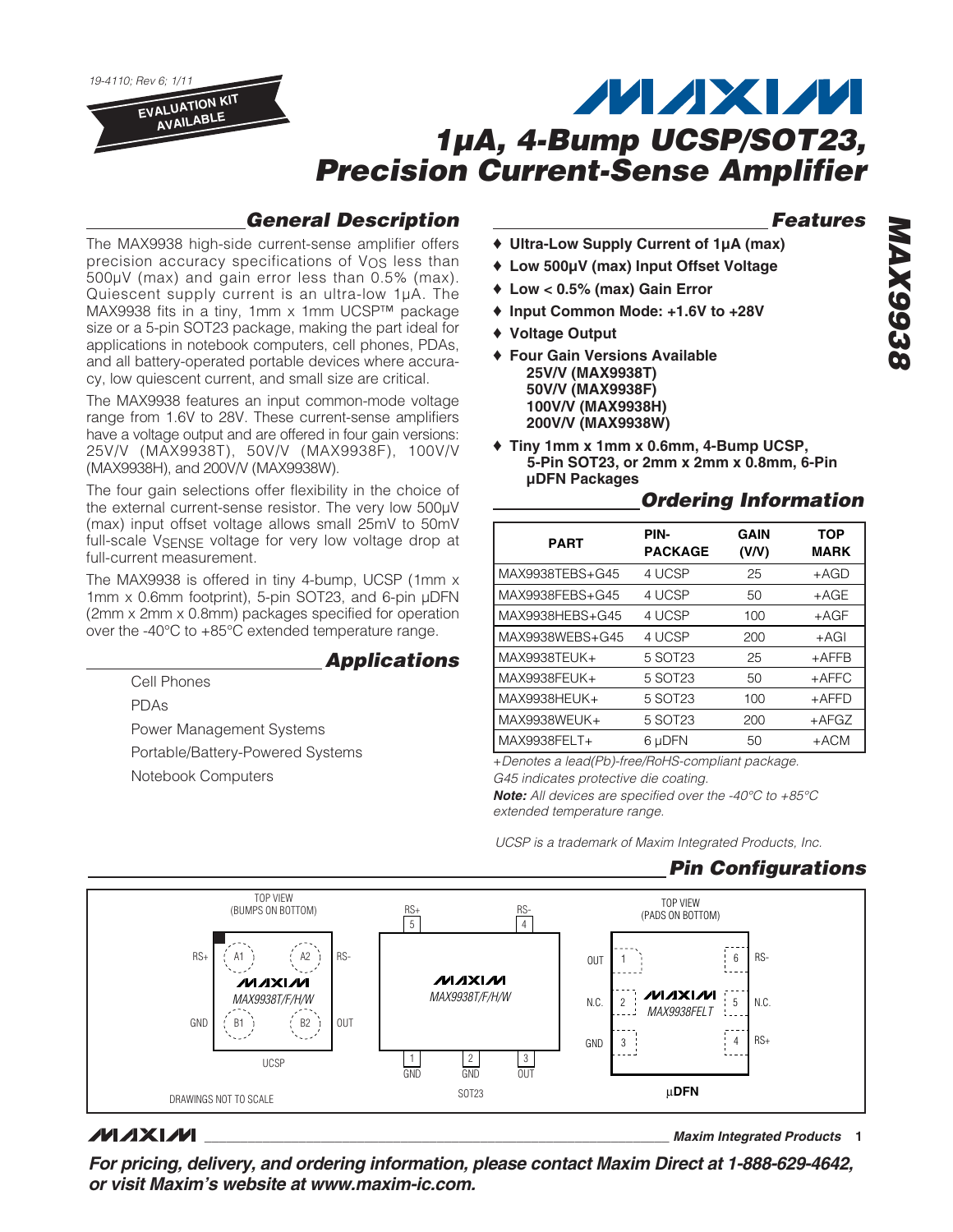# **8268XVM MAX9938**

### **ABSOLUTE MAXIMUM RATINGS**

| Short-Circuit Duration: OUT to GND Continuous         |  |
|-------------------------------------------------------|--|
| Continuous Input Current (Any Pin)±20mA               |  |
| Continuous Power Dissipation ( $T_A = +70^{\circ}C$ ) |  |
| 4-Bump UCSP (derate 3.0mW/°C above +70°C)238mW        |  |
|                                                       |  |

5-Pin SOT23 (derate 3.9mW/°C above +70°C)............312mW

6-Pin μDFN (derate 4.5mW/°C above +70°C) .............358mW

| Lead Temperature (excluding UCSP, soldering, 10s)+300°C |  |
|---------------------------------------------------------|--|
|                                                         |  |

Stresses beyond those listed under "Absolute Maximum Ratings" may cause permanent damage to the device. These are stress ratings only, and functional operation of the device at these or any other conditions beyond those indicated in the operational sections of the specifications is not implied. Exposure to absolute maximum rating conditions for extended periods may affect device reliability.

# **ELECTRICAL CHARACTERISTICS**

 $(V_{\text{RS}+} = V_{\text{RS}-} = 3.6V, V_{\text{SENSE}} = (V_{\text{RS}+} - V_{\text{RS}-}) = 0V, T_A = -40^{\circ}\text{C}$  to  $+85^{\circ}\text{C}$ , unless otherwise noted. Typical values are at  $T_A = +25^{\circ}\text{C}$ .) (Note 1)

| <b>PARAMETER</b>              | <b>SYMBOL</b>         | <b>CONDITIONS</b>                                          |                                                                                                                                            | <b>MIN</b> | <b>TYP</b> | <b>MAX</b> | <b>UNITS</b> |
|-------------------------------|-----------------------|------------------------------------------------------------|--------------------------------------------------------------------------------------------------------------------------------------------|------------|------------|------------|--------------|
|                               |                       | $V_{RS+} = 5V$ , $T_A = +25^{\circ}C$                      |                                                                                                                                            |            | 0.5        | 0.85       |              |
|                               |                       | $V_{RS+} = 5V, -40\degree C < T_A < +85\degree C$          |                                                                                                                                            |            |            | 1.1        |              |
| Supply Current (Note 2)       | $_{\text{ICC}}$       | $V_{RS+} = 28V$ , $T_A = +25^{\circ}C$                     |                                                                                                                                            |            | 1.1        | 1.8        | μA           |
|                               |                       | $V_{RS+} = 28V, -40\degree C < T_A < +85\degree C$         |                                                                                                                                            |            |            | 2.5        |              |
| Common-Mode Input Range       | <b>V<sub>CM</sub></b> | Guaranteed by CMRR, $-40^{\circ}$ C < TA < $+85^{\circ}$ C |                                                                                                                                            | 1.6        |            | 28         | $\vee$       |
| Common-Mode Rejection Ratio   | <b>CMRR</b>           |                                                            |                                                                                                                                            | 94         | 130        |            | dB           |
| Input Offset Voltage (Note 3) | <b>V<sub>OS</sub></b> | $T_A = +25^{\circ}C$                                       |                                                                                                                                            |            | ±100       | ±500       |              |
|                               |                       | $-40^{\circ}$ C < TA < $+85^{\circ}$ C                     |                                                                                                                                            |            |            | ±600       | μV           |
|                               |                       | <b>MAX9938T</b>                                            |                                                                                                                                            |            | 25         |            |              |
|                               |                       | MAX9938F                                                   |                                                                                                                                            |            | 50         |            |              |
| Gain                          | G                     | MAX9938H                                                   |                                                                                                                                            |            | 100        |            | V/V          |
|                               |                       | MAX9938W                                                   |                                                                                                                                            |            | 200        |            |              |
|                               |                       | MAX9938T/MAX9938F/                                         | $T_A = +25^{\circ}C$                                                                                                                       |            | ±0.1       | ±0.5       |              |
|                               |                       | <b>MAX9938H</b>                                            | $-40^{\circ}$ C < T <sub>A</sub> < $+85^{\circ}$ C<br>$T_A = +25$ °C<br>$-40^{\circ}$ C < TA < $+85^{\circ}$ C<br>MAX9938T/F/H<br>MAX9938W |            |            | $\pm 0.6$  |              |
| Gain Error (Note 4)           | GE                    | MAX9938W                                                   |                                                                                                                                            |            | ±0.1       | ±0.7       | $\%$         |
|                               |                       |                                                            |                                                                                                                                            |            |            | ±0.8       |              |
| Output Resistance             |                       | (Note 5)                                                   |                                                                                                                                            | 7.0        | 10         | 13.2       | $k\Omega$    |
|                               | ROUT                  |                                                            |                                                                                                                                            | 14.0       | 20         | 26.4       |              |
|                               |                       | $Gain = 25$                                                |                                                                                                                                            |            | 1.5        | 15         |              |
|                               |                       | $Gain = 50$                                                |                                                                                                                                            |            | 3          | 30         | mV           |
| <b>OUT Low Voltage</b>        | VOL                   | Gain = $100$                                               |                                                                                                                                            |            | 6          | 60         |              |
|                               |                       | $Gain = 200$                                               |                                                                                                                                            |            | 12         | 120        |              |
| <b>OUT High Voltage</b>       | VOH                   | $VOH = VRS - VOUT (Note 6)$                                |                                                                                                                                            |            | 0.1        | 0.2        | V            |
|                               |                       | $V_{\text{SENSE}} = 50 \text{mV}$ , gain = 25              |                                                                                                                                            |            | 125        |            |              |
| Small-Signal Bandwidth        | <b>BW</b>             | $V_{\text{SENSE}} = 50 \text{mV}$ , gain = 50              | $1.6V < V_{RS+} < 28V, -40^{\circ}C < T_A < +85^{\circ}C$<br>1% final value, VSENSE = 50mV                                                 |            | 60         |            |              |
| (Note 5)                      |                       | $V_{\text{SENSE}} = 50 \text{mV}$ , gain = 100             |                                                                                                                                            |            | 30         |            | kHz          |
|                               |                       | $V_{\text{SENSE}} = 50 \text{mV}$ , gain = 200             |                                                                                                                                            |            | 15         |            |              |
| Output Settling Time          | ts                    |                                                            |                                                                                                                                            |            | 100        |            | μs           |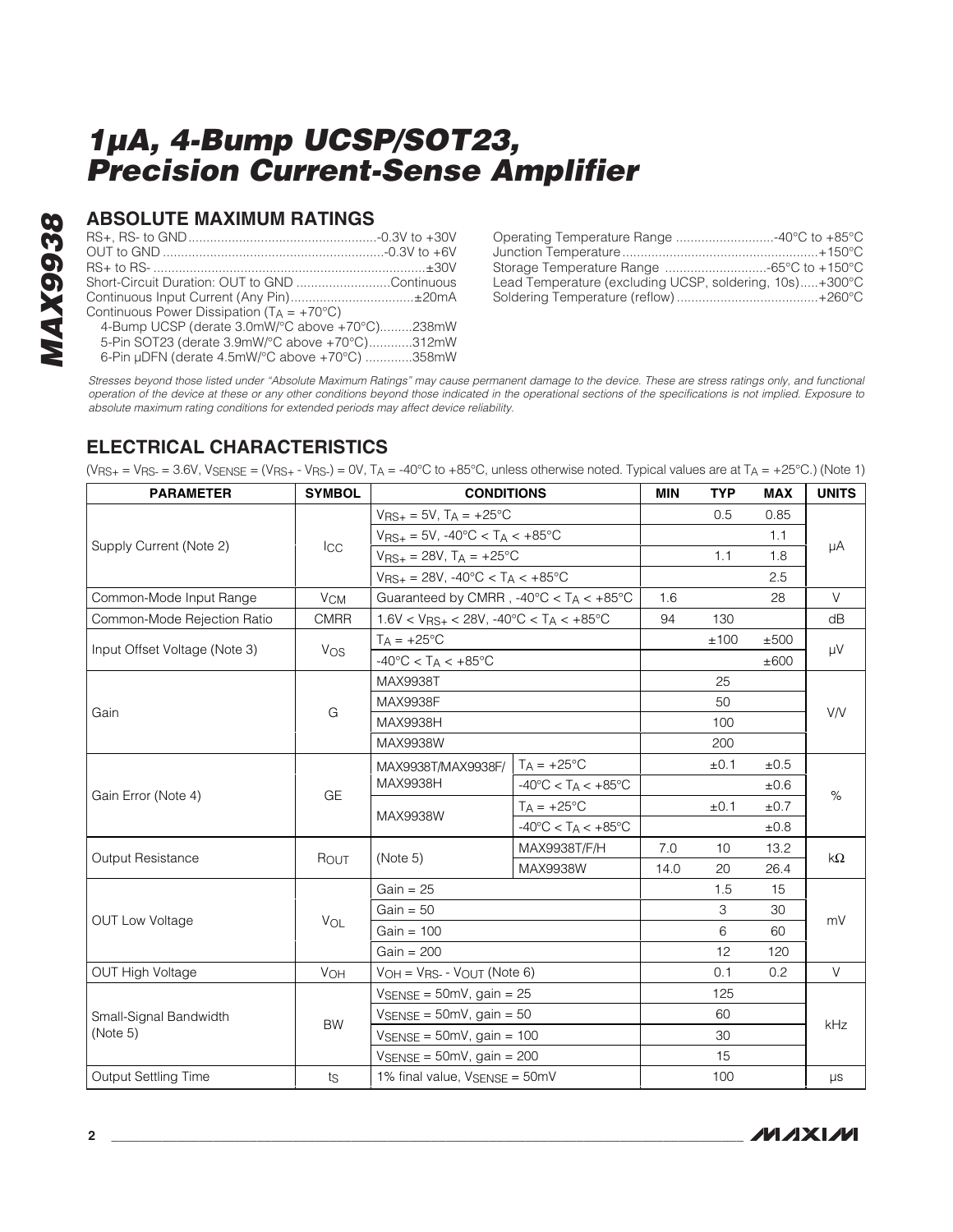### **ELECTRICAL CHARACTERISTICS (continued)**

 $(V_{\rm{BS+}} = V_{\rm{BS-}} = 3.6V$ ,  $V_{\rm{SFNSE}} = (V_{\rm{BS+}} - V_{\rm{BS-}}) = 0V$ ,  $T_A = -40^{\circ}\text{C}$  to  $+85^{\circ}\text{C}$ , unless otherwise noted. Typical values are at  $T_A = +25^{\circ}\text{C}$ .) (Note 1)

**Note 1:** All devices are 100% production tested at T<sub>A</sub> = +25°C. All temperature limits are guaranteed by design.

**Note 2:**  $V_{\text{OUT}} = 0$ . I<sub>CC</sub> is the total current into RS+ plus RS- pins.

**Note 3:** V<sub>OS</sub> is extrapolated from measurements for the gain-error test.

**Note 4:** Gain error is calculated by applying two values of V<sub>SENSE</sub> and calculating the error of the slope vs. the ideal:

Gain =  $25$ ,  $V_{\text{SENSE}}$  is  $20 \text{mV}$  and  $120 \text{mV}$ .

Gain = 50, VSENSE is 10mV and 60mV.

Gain = 100, V<sub>SENSE</sub> is 5mV and 30mV.

Gain =  $200$ , VSENSE is  $2.5$ mV and  $15$ mV.

**Note 5:** The device is stable for any external capacitance value.

**Note 6:** V<sub>OH</sub> is the voltage from V<sub>RS</sub>- to V<sub>OUT</sub> with V<sub>SENSE</sub> = 3.6V/gain.



# **Typical Operating Characteristics**

**MAX9938 BEGGXVM**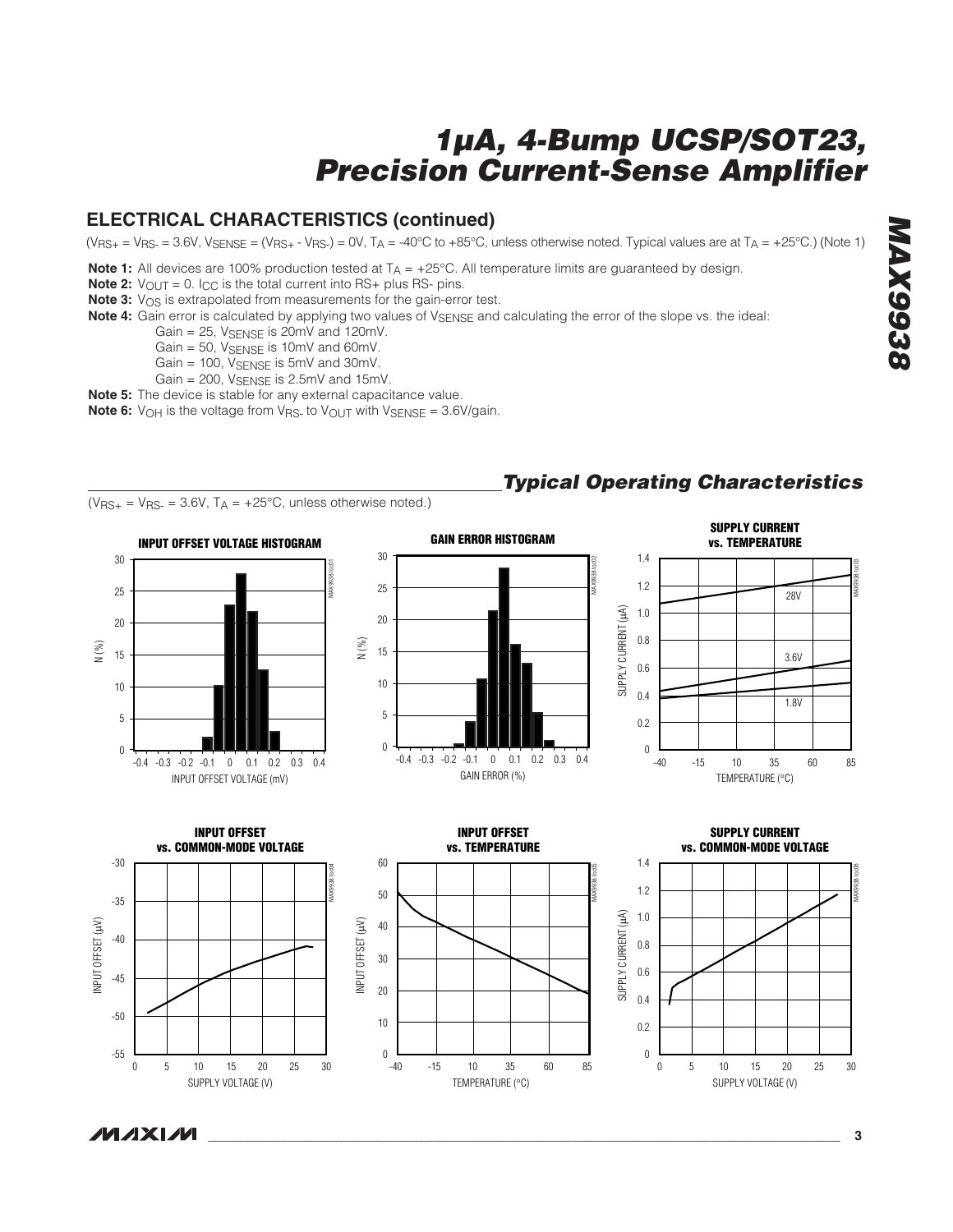**GAIN ERROR GAIN ERROR VOUT VS. VSENSE vs. COMMON-MODE VOLTAGE vs. TEMPERATURE (SUPPLY = 3.6V)** 0.08 4.0 0.1 MAX9938 toc07 MAX9938 toc08 MAX9938 toc09 0.07 3.5 0 0.06 3.0  $G = 100$ -0.1 GAIN ERROR (%) GAIN ERROR (%) GAIN ERROR (%) 0.05 2.5 Vout (V)  $G = 50$ -0.2 2.0 0.04  $G = 25$ 1.5 0.03 -0.3 0.02 1.0 -0.4 0.01 0.5 0  $\boldsymbol{0}$ -0.5 -40 50 100 0 10 15 5 20 25 30 -15 10 60 85 35 0 50 100 150 VOLTAGE (V) TEMPERATURE (°C) VSENSE (mV) **SMALL SIGNAL GAIN VOUT VS. VSENSE CMRR (SUPPLY = 1.6V) vs. FREQUENCY vs. FREQUENCY** 1.8 5  $\boldsymbol{0}$ MAX9938 toc10 MAX9938 toc12 MAX9938 toc11  $= 25$ V/V 1.6 -20  $\boldsymbol{0}$ G 1.4  $-40$  $A_V = 100V/V$ -5 1.2  $G = 50$ -60 CMRR (dB) GAIN (dB) Vout (V)  $G = 100$ -10  $A_V = 50V/V$ 1.0 -80  $G = 50$ 0.8 -15 -100  $G = 100$  $G - 25$ 0.6 -20 -120 0.4 -25 -140 0.2 0 -30 -160 10Hz 100Hz 1kHz 10kHz 100kHz 1MHz 10Hz 100Hz 1kHz 10kHz 100kHz 1MHz 20 40 60 80 1Hz 1Hz 0 20 40 60 80 100 VSENSE (mV) FREQUENCY (kHz) FREQUENCY (kHz) **SMALL-SIGNAL PULSE RESPONSE SMALL-SIGNAL PULSE RESPONSE (GAIN = 100) (GAIN = 50)** MAX9938 toc13a MAX9938 toc13b 15mV 30mV **V<sub>SENSE</sub>** 10mV V<sub>SENSE</sub> 20mV 1.5V 1.5V VOUT V<sub>OUT</sub> 1V 1V 25μs/div 20μs/div

**Typical Operating Characteristics (continued)**

**MAXIM** 

 $(V_{RS+} = V_{RS-} = 3.6V, T_A = +25°C$ , unless otherwise noted.)

**MAX9938**

**8266XVW**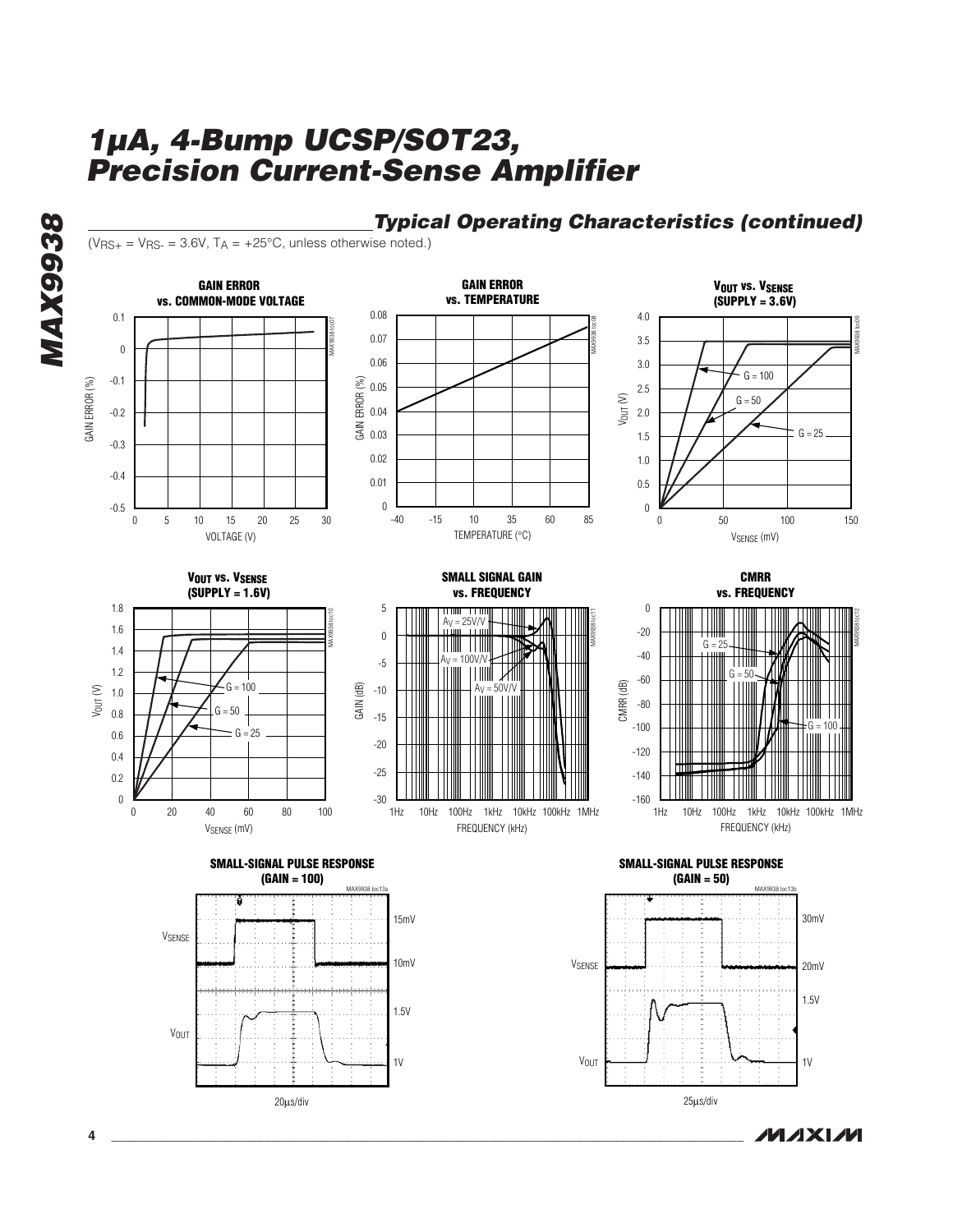# **Typical Operating Characteristics (continued)**

 $(V_{RS+} = V_{RS-} = 3.6V, T_A = +25°C$ , unless otherwise noted.)









# **Pin Description**

|             | <b>PIN</b>   |             | <b>NAME</b> | <b>FUNCTION</b>                                                                              |  |
|-------------|--------------|-------------|-------------|----------------------------------------------------------------------------------------------|--|
| <b>UCSP</b> | <b>SOT23</b> | <b>uDFN</b> |             |                                                                                              |  |
| A1          |              |             | $RS+$       | External Sense Resistor Power-Side Connection                                                |  |
| A2          |              | 6           | RS-         | <b>External Sense Resistor Load-Side Connection</b>                                          |  |
| <b>B1</b>   |              |             | <b>GND</b>  | Ground                                                                                       |  |
| <b>B2</b>   |              |             | <b>OUT</b>  | Output Voltage. VOUT is proportional to $V_{\text{SENSE}} = V_{\text{BS}+} - V_{\text{RS}+}$ |  |
|             |              | 2.5         | N.C.        | No Connection. Not internally connected.                                                     |  |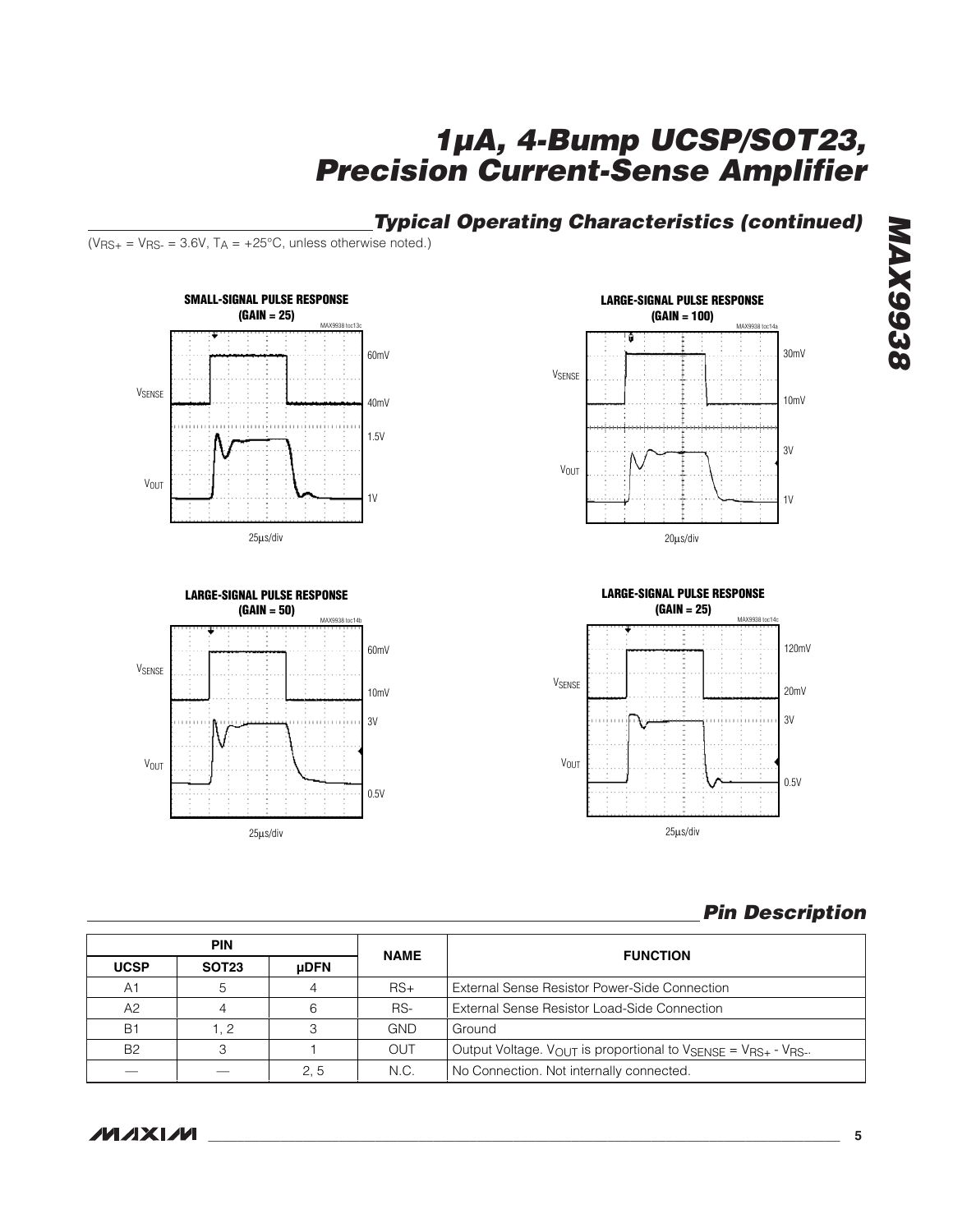**Typical Operating Circuit**



### **Detailed Description**

The MAX9938 unidirectional high-side, current-sense amplifier features a 1.6V to 28V input common-mode range. This feature allows the monitoring of current out of a battery with a voltage as low as 1.6V. The MAX9938 monitors current through a current-sense resistor and amplifies the voltage across that resistor.

The MAX9938 is a unidirectional current-sense amplifier that has a well-established history. An op amp is used to force the current through an internal gain resistor at  $RS+$ , which has a value of  $R<sub>1</sub>$ , such that its voltage drop equals the voltage drop across an external sense resistor, RSENSE. There is an internal resistor at RS- with the

same value as R<sub>1</sub> to minimize offset voltage. The current through  $R_1$  is sourced by a high-voltage p-channel FET. Its source current is the same as its drain current, which flows through a second gain resistor,  $R_{\text{OUT}}$ . This produces an output voltage, VOUT, whose magnitude is ILOAD x RSENSE x ROUT/R1. The gain accuracy is based on the matching of the two gain resistors  $R_1$  and ROUT (see Table 1). Total gain =  $25V/V$  for the MAX9938T, 50V/V for the MAX9938F, 100V/V for the MAX9938H, and 200V/V for the MAX9938W. The output is protected from input overdrive by use of an output current limiting circuit of 7mA (typical) and a 6V clamp protection circuit.

| <b>Table 1. Internal Gain Setting Resistors (Typical Values)</b> |  |  |  |
|------------------------------------------------------------------|--|--|--|
|------------------------------------------------------------------|--|--|--|

| GAIN (V/V) | $R_1(\Omega)$ | $\textsf{ROUT}(\mathsf{k}\Omega)$ |
|------------|---------------|-----------------------------------|
| 200        | 100           | 20                                |
| 100        | 100           |                                   |
| 50         | 200           |                                   |
| 25         | 400           |                                   |

**MAX9938**

**MAX9938**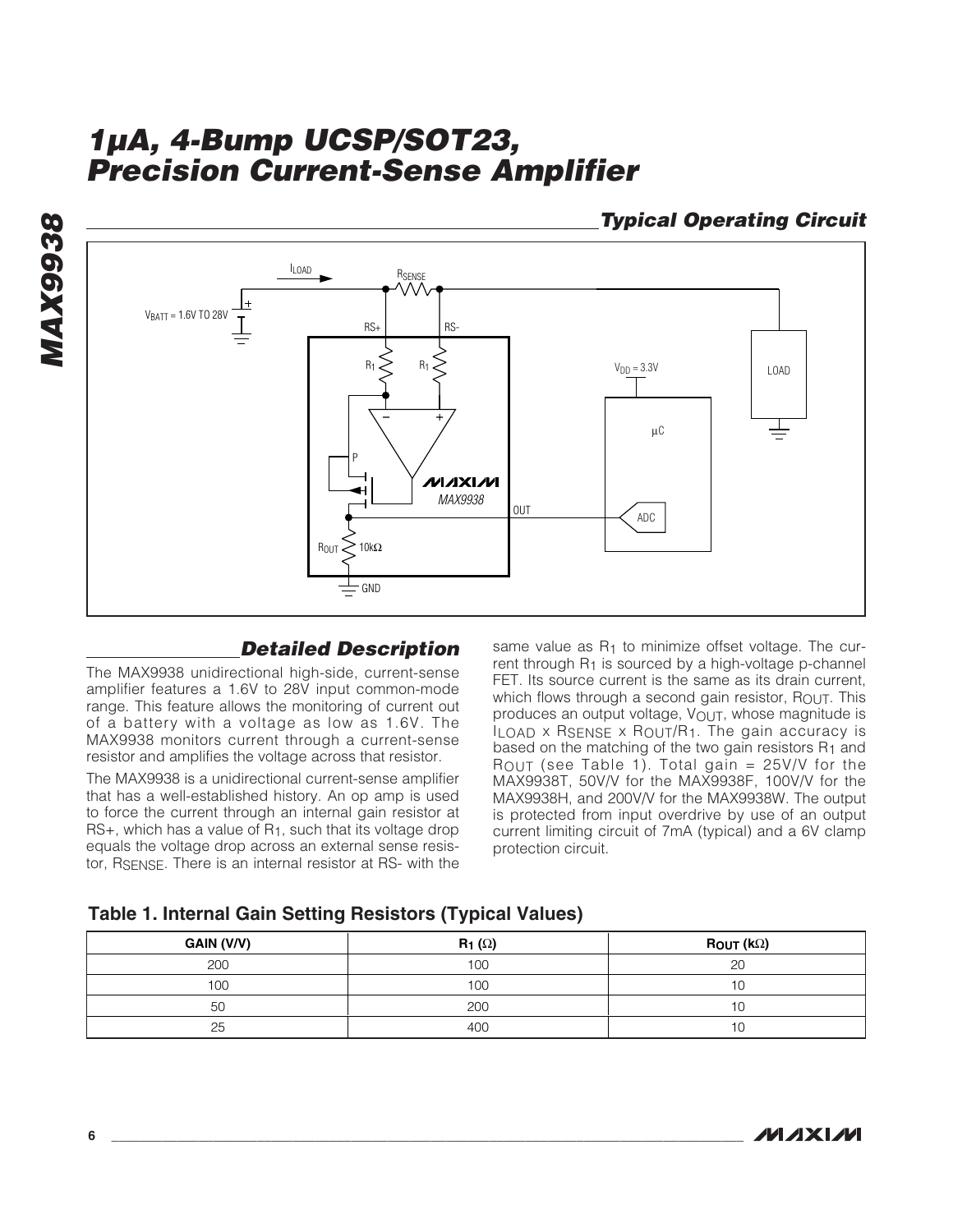### **Applications Information**

#### **Choosing the Sense Resistor**

Choose RSENSE based on the following criteria:

#### **Voltage Loss**

A high RSENSE value causes the power-source voltage to drop due to IR loss. For minimal voltage loss, use the lowest RSENSE value.

#### **OUT Swing vs. VRS+ and VSENSE**

The MAX9938 is unique since the supply voltage is the input common-mode voltage (the average voltage at RS+ and RS-). There is no separate V<sub>CC</sub> supply voltage pin. Therefore, the OUT voltage swing is limited by the minimum voltage at RS+.

$$
V_{OUT}(max) = V_{RS+}(min) - V_{SENSE}(max) - V_{OH}
$$

and

$$
R_{\text{SENSE}} = \frac{V_{\text{OUT}}(\text{max})}{G \times I_{\text{LOAD}}(\text{max})}
$$

VSENSE full scale should be less than VOUT/gain at the minimum RS+ voltage. For best performance with a 3.6V supply voltage, select RSENSE to provide approximately 120mV (gain of 25V/V), 60mV (gain of 50V/V), 30mV (gain of 100V/V), or 15mV (gain of 200V/V) of sense voltage for the full-scale current in each application. These can be increased by use of a higher minimum input voltage.

**Accuracy**<br>In the linear region (V<sub>OUT</sub> < V<sub>OUT</sub>(max)), there are two components to accuracy: input offset voltage  $(V_{OS})$  and gain error (GE). For the MAX9938,  $V_{OS} = 500 \mu V$  (max) and gain error is 0.5% (max). Use the linear equation:

$$
V_{OUT} = (gain \pm GE) \times V_{SENSE} \pm (gain \times V_{OS})
$$

to calculate total error. A high RSENSE value allows lower currents to be measured more accurately because offsets are less significant when the sense voltage is larger.

#### **Efficiency and Power Dissipation**

At high current levels, the I<sup>2</sup>R losses in RSENSE can be significant. Take this into consideration when choosing the resistor value and its power dissipation (wattage) rating. Also, the sense resistor's value might drift if it is allowed to heat up excessively. The precision V<sub>OS</sub> of the MAX9938 allows the use of small sense resistors to reduce power dissipation and reduce hot spots.

#### **Kelvin Connections**

Because of the high currents that flow through RSENSE, take care to eliminate parasitic trace resistance from causing errors in the sense voltage. Either use a fourterminal current-sense resistor or use Kelvin (force and sense) PCB layout techniques.

#### **Optional Output Filter Capacitor**

When designing a system that uses a sample-and-hold stage in the ADC, the sampling capacitor momentarily loads OUT and causes a drop in the output voltage. If sampling time is very short (less than a microsecond), consider using a ceramic capacitor across OUT and GND to hold  $V_{\text{OUT}}$  constant during sampling. This also decreases the small-signal bandwidth of the currentsense amplifier and reduces noise at OUT.

#### **Input Filters**

Some applications of current-sense amplifiers need to measure currents accurately even in the presence of both differential and common-mode ripple, as well as a wide variety of input transient conditions. For example, high-frequency ripple at the output of a switching buck or boost regulator results in a common-mode voltage at the inputs of the MAX9938. Alternatively, fast load-current transients, when measuring at the input of a switching buck or boost regulator, can cause high-frequency differential sense voltages to occur at the inputs of the MAX9938, although the signal of interest is the average DC value. Such highfrequency differential sense voltages may result in a voltage offset at the MAX9938 output.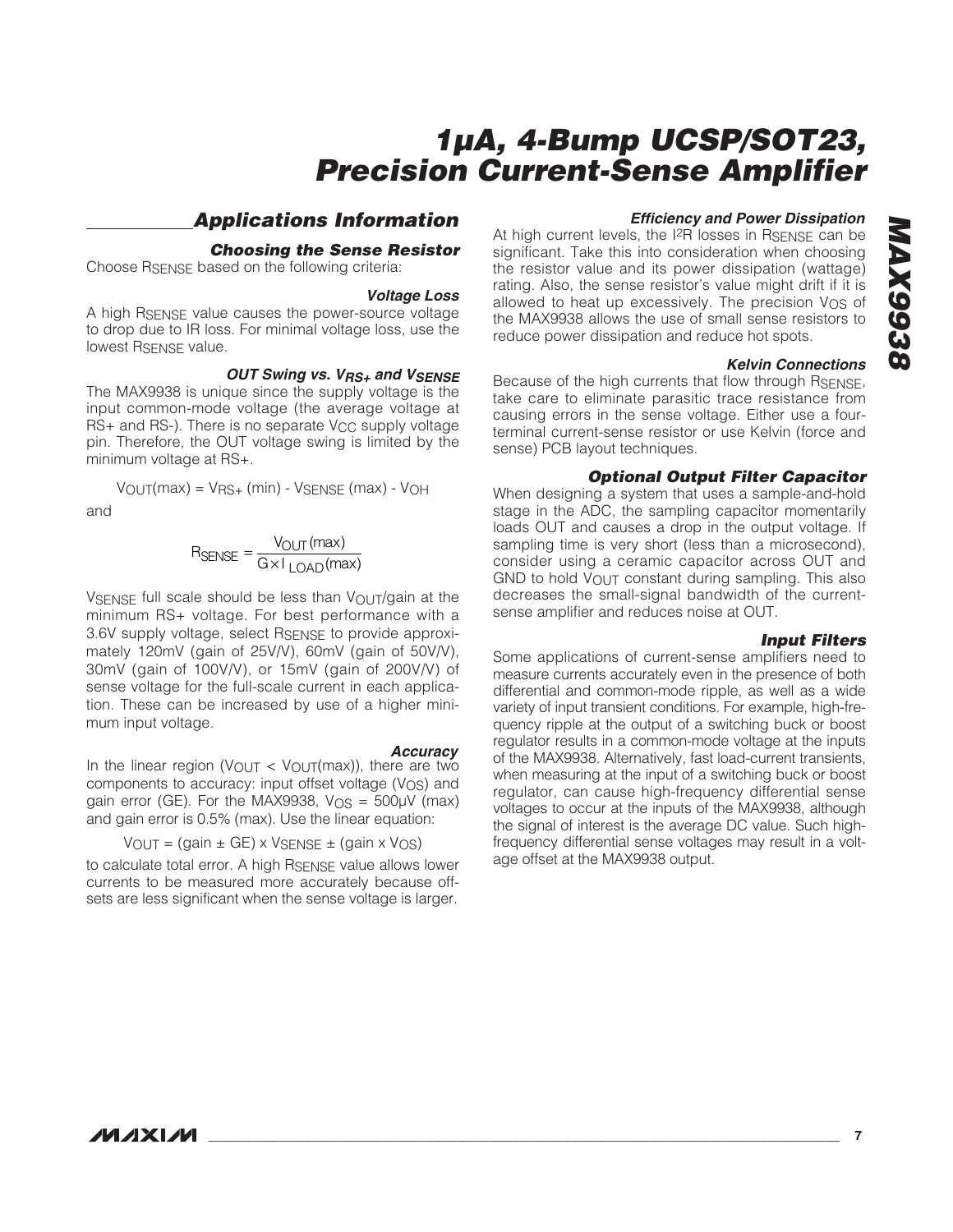The MAX9938 allows two methods of filtering to help improve performance in the presence of input commonmode voltage and input differential voltage transients. Figure 1 shows a differential input filter.

The capacitor CIN between RS+ and RS- along with the resistor RIN between the sense resistor and RS- helps filter against input differential voltages and prevents them from reaching the MAX9938.

The corner frequency of this filter is determined by the choice of RIN, CIN, and the value of the input resistance at RS-  $(R<sub>1</sub>)$ . See Table 1 for  $R<sub>1</sub>$  values at the different gain options.

The value of RIN should be chosen to minimize its effect on the input offset voltage due to the bias current at RS-. RIN x IBIAS contributes to the input voltage offset. IBIAS is typically 0.2μA.

Placing RIN at the RS- input does not affect the gain error of the device because the gain is given by the ratio between ROUT and R<sub>1</sub> at RS+.

Figure 2 shows the input common-mode filter.

Again, the corner frequency of the filter is determined by the choice of R<sub>IN</sub>, C<sub>IN</sub> and is affected by R<sub>1</sub>.

In this case R<sub>IN</sub> affects both gain error and input offset voltage. RIN should be smaller than R1 so that it has negligible effect on the device gain. If, for example, a filter with  $R_{IN} = 10\Omega$  and  $C_{IN} = 1\mu F$  is built, then depending upon the gain selection, the gain error is affected by either 2.5% (G = 25V/V, R<sub>1</sub> = 400Ω) or 5% (G = 50V/V,  $R_1 = 200Ω$ ) or 10% (G = 100V/V,  $R_1 = 100Ω$ ) or 10%  $(G = 200V/V, R<sub>1</sub> = 100Ω).$ 



Figure 1. Differential Input Filter



Figure 2. Input Common-Mode Filter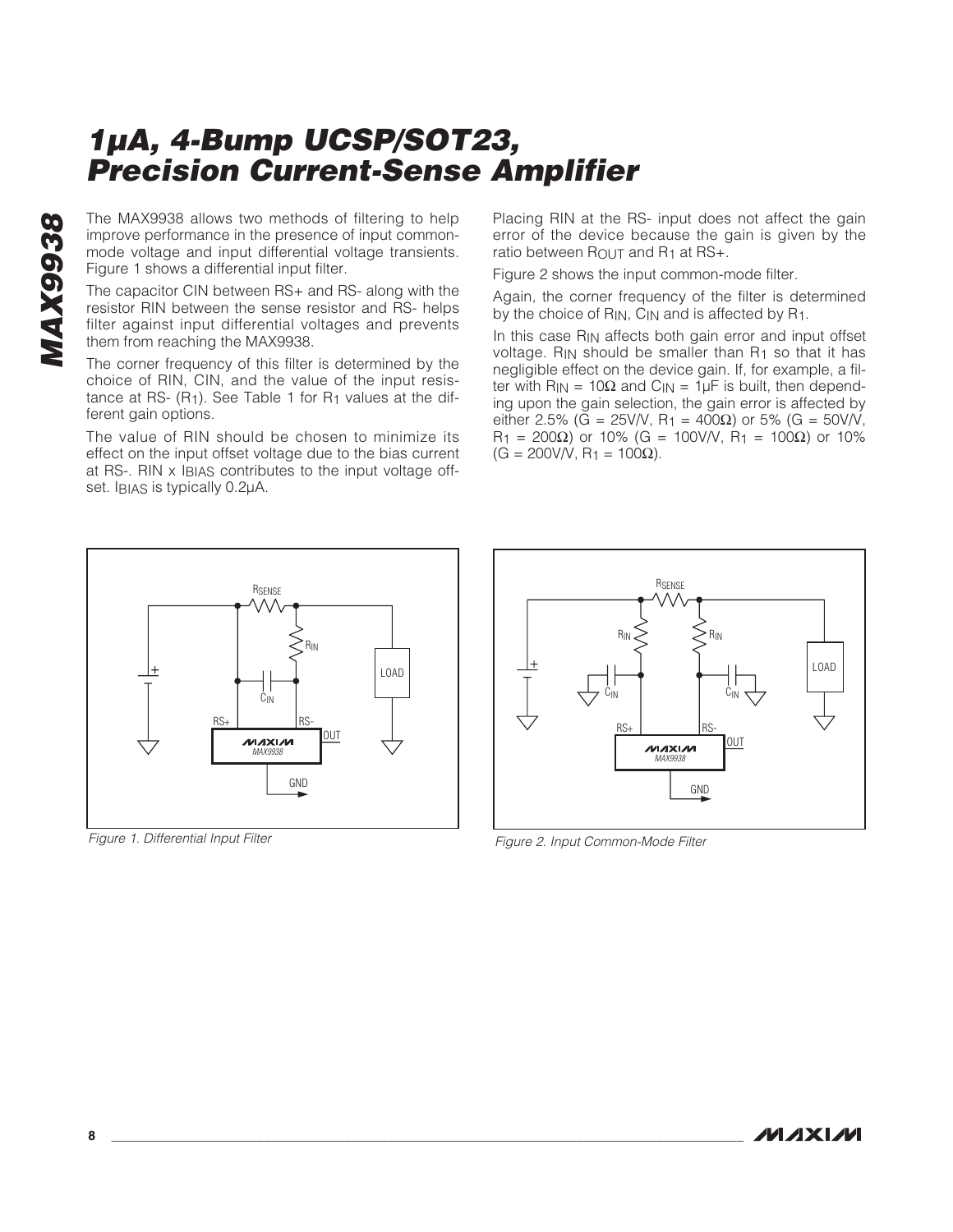#### **Bidirectional Application**

Battery-powered systems may require a precise bidirectional current-sense amplifier to accurately monitor the battery's charge and discharge currents. Measurements of the two separate outputs with respect to GND yields an accurate measure of the charge and discharge currents respectively (Figure 3).

### **UCSP Applications Information**

For the latest application details on UCSP construction, dimensions, tape carrier information, PCB techniques, bump-pad layout, and recommended reflow temperature profile, as well as the latest information on reliability testing results, refer to the Application Note 1891: Wafer-Level Packaging (WLP) and Its Applications available on Maxim's website at **www.maximic.com/ucsp**.



Figure 3. Bidirectional Application

**Chip Information**

PROCESS: BiCMOS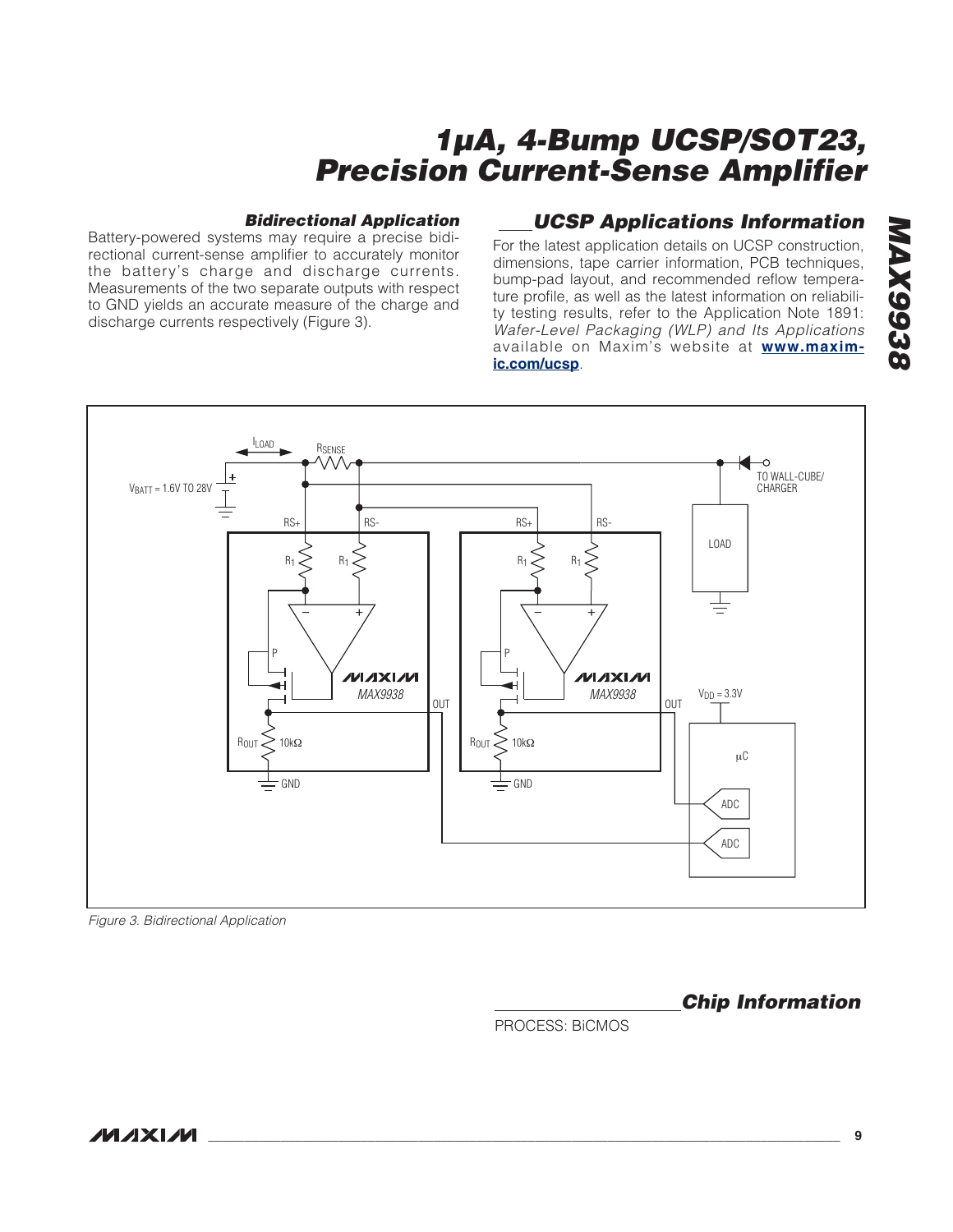# **Package Information**

For the latest package outline information and land patterns, go to **www.maxim-ic.com/packages**. Note that a "+", "#", or "-" in the package code indicates RoHS status only. Package drawings may show a different suffix character, but the drawing pertains to the package regardless of RoHS status.

| <b>PACKAGE TYPE</b> | <b>PACKAGE CODE</b> | <b>OUTLINE NO.</b> | <b>LAND</b><br><b>PATTERN NO.</b> |
|---------------------|---------------------|--------------------|-----------------------------------|
| 2 x 2 UCSP          | $B4+1$              | 21-0117            |                                   |
| 5 SOT23             | U5-2                | 21-0057            | 90-0174                           |
| 6 uDFN              | 622+1               | 21-0164            | 90-0004                           |



**MAXM**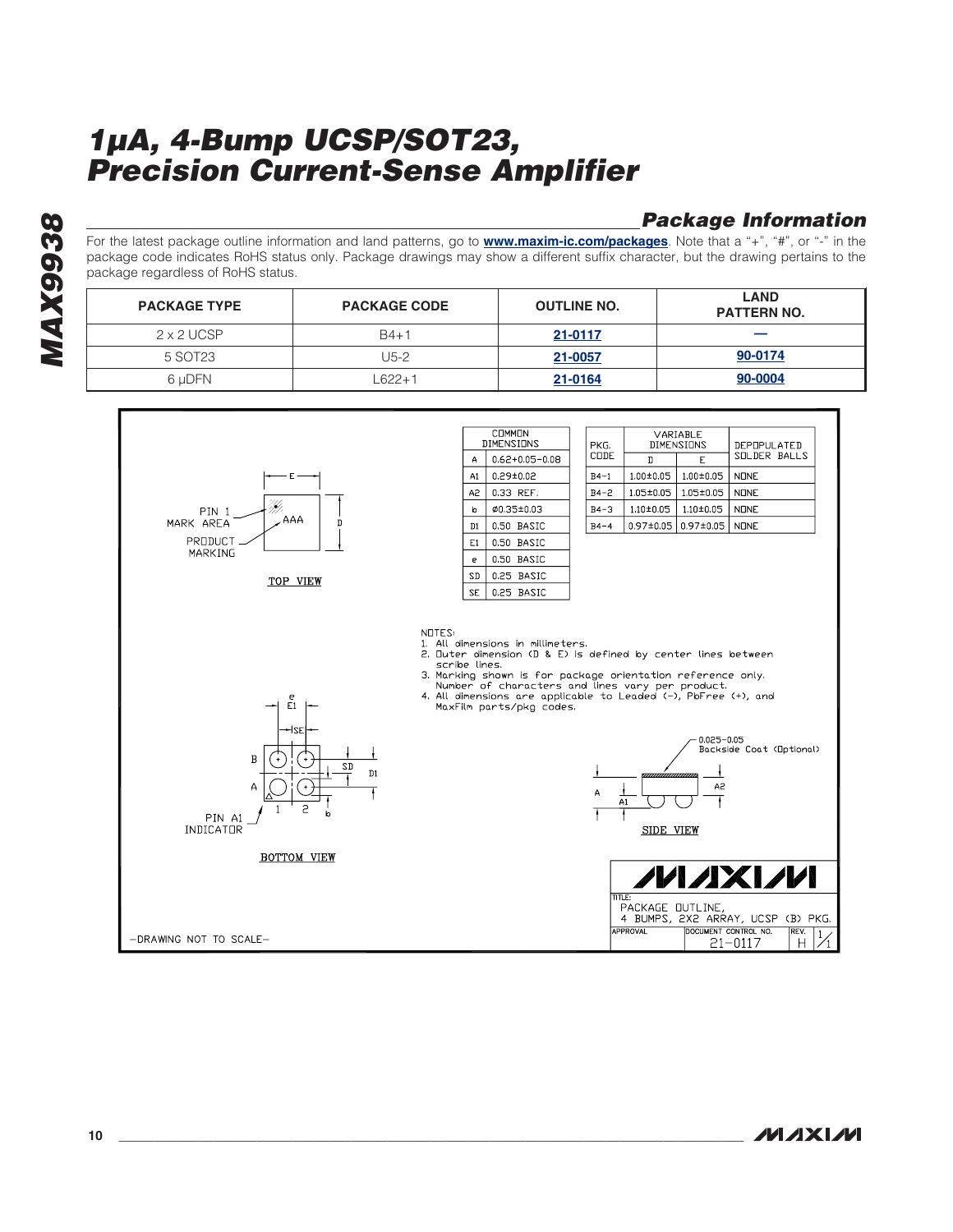### **Package Information (continued)**

For the latest package outline information and land patterns, go to **www.maxim-ic.com/packages**. Note that a "+", "#", or "-" in the package code indicates RoHS status only. Package drawings may show a different suffix character, but the drawing pertains to the package regardless of RoHS status.

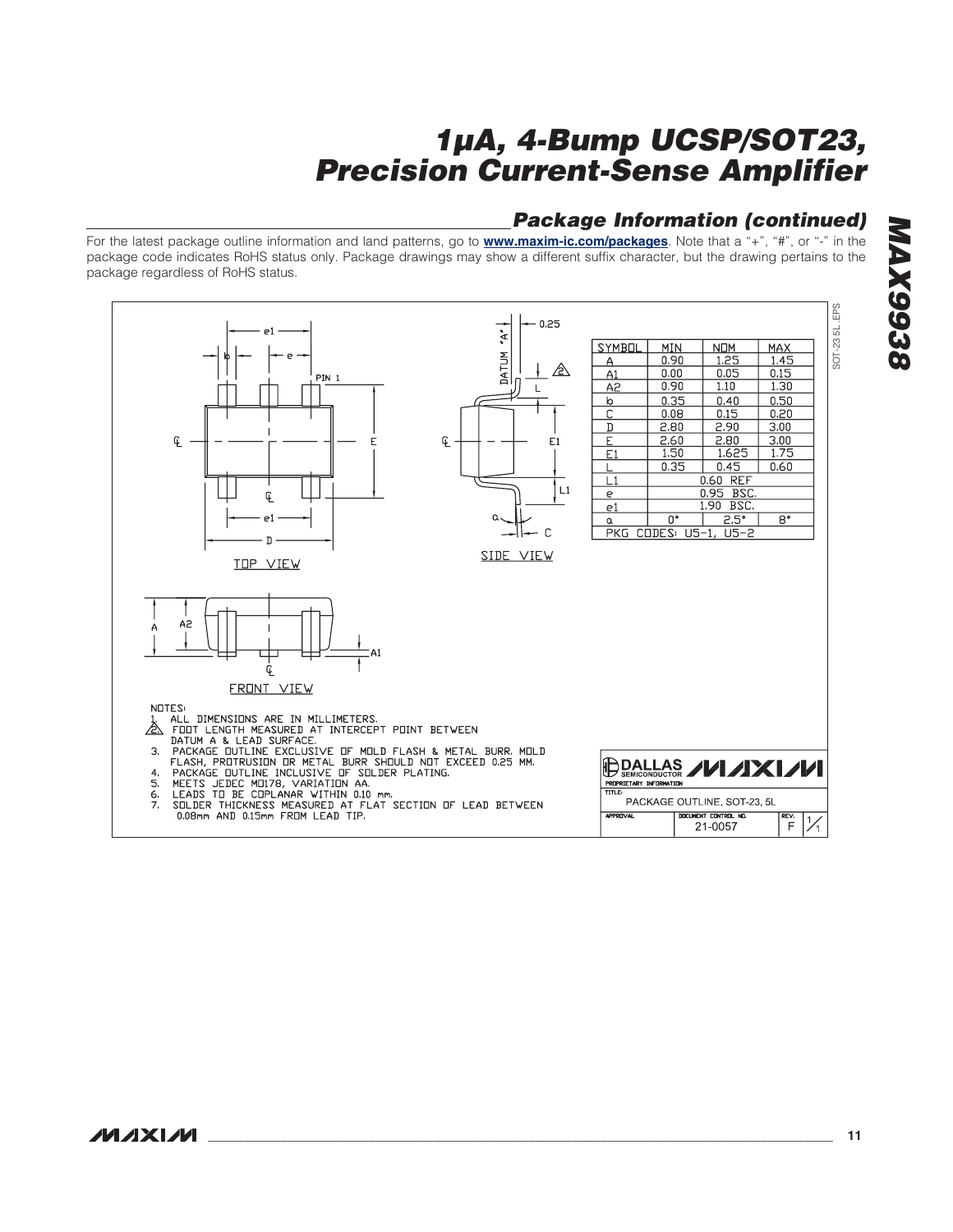# **Package Information (continued)**

For the latest package outline information and land patterns, go to **www.maxim-ic.com/packages**. Note that a "+", "#", or "-" in the package code indicates RoHS status only. Package drawings may show a different suffix character, but the drawing pertains to the package regardless of RoHS status.



**MAXM**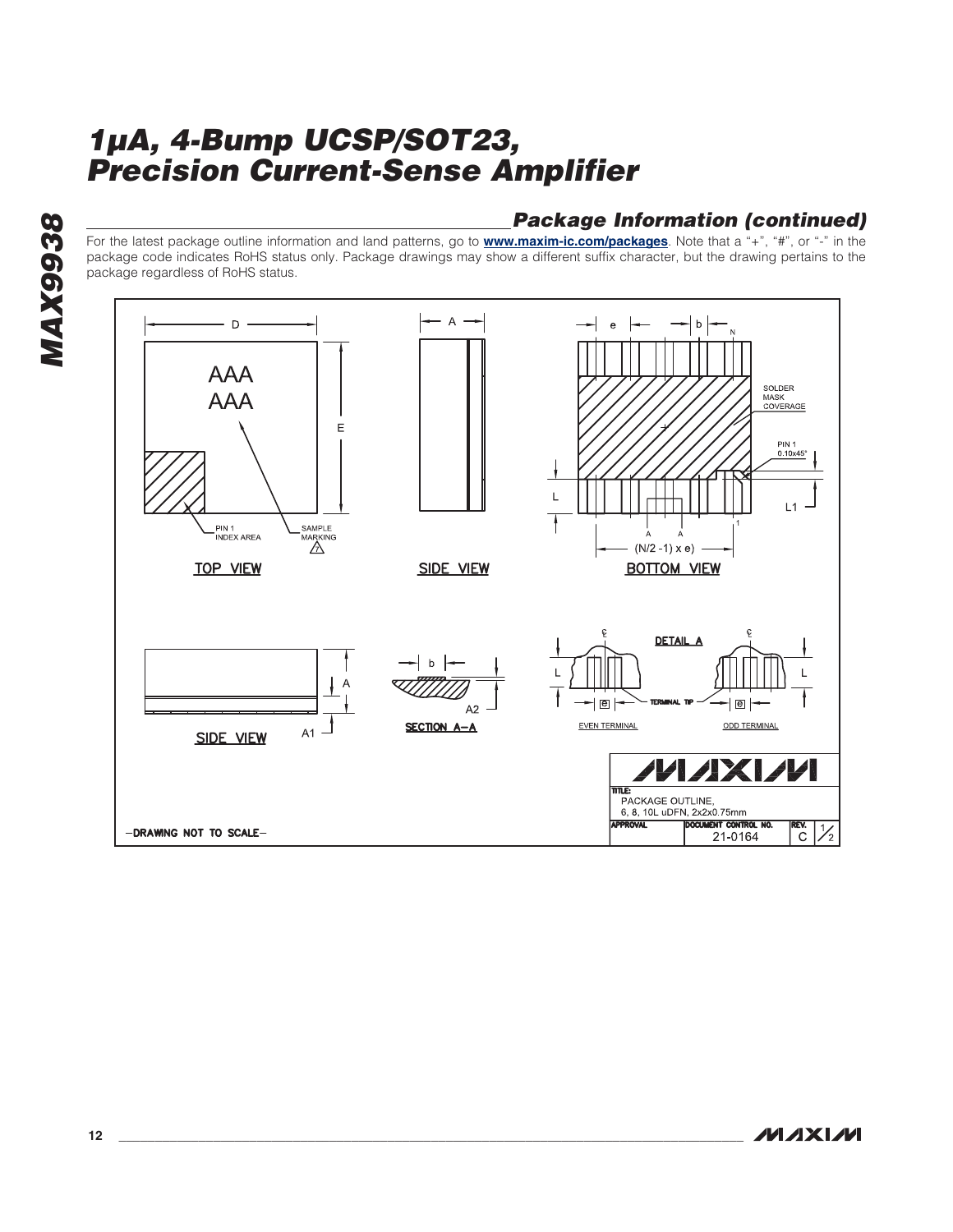# **Package Information (continued)**

For the latest package outline information and land patterns, go to **www.maxim-ic.com/packages**. Note that a "+", "#", or "-" in the package code indicates RoHS status only. Package drawings may show a different suffix character, but the drawing pertains to the package regardless of RoHS status.

|                | COMMON DIMENSIONS |       |       |  |  |  |
|----------------|-------------------|-------|-------|--|--|--|
| <b>SYMBOL</b>  | MIN.              | NOM.  | MAX.  |  |  |  |
| А              | 0.70              | 0.75  | 0.80  |  |  |  |
| A <sub>1</sub> | 0.15              | 0.20  | 0.25  |  |  |  |
| A2             | 0.020             | 0.025 | 0.035 |  |  |  |
| D              | 1.95              | 2.00  | 2.05  |  |  |  |
| F              | 1.95              | 2.00  | 2.05  |  |  |  |
|                | 0.30              | 0.40  | 0.50  |  |  |  |
| l 1            | 0 10 RFF          |       |       |  |  |  |

| <b>PACKAGE VARIATIONS</b> |    |          |               |                 |
|---------------------------|----|----------|---------------|-----------------|
| PKG CODE                  | N  | е        |               | $(N/2 - 1)$ x e |
| $L622-1$                  | 6  | 0.65 BSC | $0.30 + 0.05$ | 1 30 REF        |
| L822-1                    | 8  | 0.50 BSC | $0.25 + 0.05$ | 1.50 REF        |
| L <sub>1022-1</sub>       | 10 | 0.40 BSC | $0.20 + 0.03$ | 160 RFF         |

#### **NOTES:**

- 1. ALL DIMENSIONS ARE IN mm. ANGLES IN DEGREES.
- 2. COPLANARITY SHALL NOT EXCEED 0.08mm.
- 
- 2. COPLANARITY SHALL NOT EXCEED 0.06mm.<br>3. WARPAGE SHALL NOT EXCEED 0.10mm.<br>4. PACKAGE LENGTH/PACKAGE WIDTH ARE CONSIDERED AS SPECIAL CHARACTERISTIC(S).
- 
- 5. "N" IS THE TOTAL NUMBER OF LEADS.<br>6. NUMBER OF LEADS SHOWN ARE FOR REFERENCE ONLY.<br>2. MARKING IS FOR PACKAGE ORIENTATION REFERENCE ONLY.
- 
- 8. ONLY 8L PACKAGE COMPLIES TO JEDEC MO252.
- 9. ALL DIMENSIONS APPLY TO BOTH LEADED (-) AND PUFREE (+) PACKAGE CODES.
- 10. LEAD PLATING MATERIAL: GOLD, 0.5 MICROMETER MINIMUM THICKNESS.

-DRAWING NOT TO SCALE-